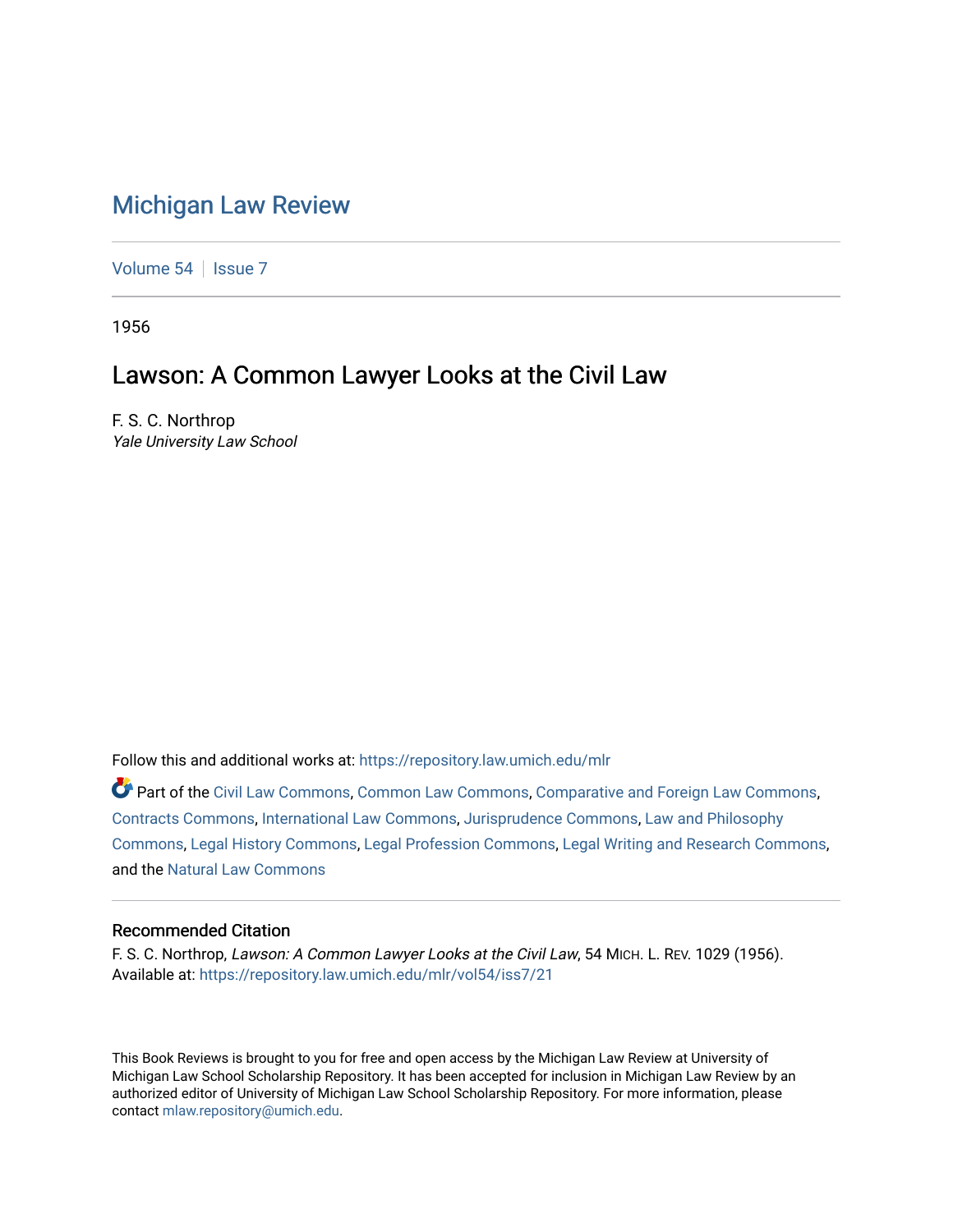## RECENT BOOKS

A COMMON LAWYER LOOKS AT THE CIVIL LAW. By F. H. Lawson. Ann Arbor: University of Michigan Law School. 1955. Pp. xvii, 238. \$4.

The Cold War has made it evident that the fate of any people depends as much upon international as domestic factors. This means that any lawyer who would be effective in governmental service, either as a legislator, a civil servant or a Secretary of *State,* must know something about the cultural and legal mentalities of other nations. In short, comparative cultural philosophy and comparative law are becoming more and more necessary in legal education.

This is already recognized in the case of Soviet law. The introduction of Western political and legal forms into Asian and Islamic societies makes comparative studies of the modern Western and the classical Asian and Mohammedan cultural and legal mentalities equally important. Recent misunderstandings between the British and Continental statesmen with respect to political and legal collaboration in a European Union at Strasbourg and between American and French statesmen with respect to EDC demonstrate an equal need for a comparative understanding of the identities and differences between Anglo-American common law and Continental European civil law. The latter consideration gives practical as well as theoretical significance to the recently published Fifth Series of Thomas M. Cooley Lectures at the University of Michigan Law School. This series is by the Professor of Comparative Law of Oxford University and bears the title, *A Common Lawyer Looks at the Civil Law.* 

Professor F. H. Lawson's comparative study has special significance for judges and lawyers in the United States. The civil law, as Professor Lawson shows, has unique formal scientific properties which derive from Roman law. When one relates these formal properties, as described by Professor Lawson, to Stoic Roman philosophy and to the Greek philosophy and mathematical physics by way of Scaevola and the later Roman and Byzantine jurists, it appears that the formal scientific properties which distinguish Roman and civil law from the common law depend upon a particular legal philosophy which affirms the thesis that moral and legal man is universal man. The effect of this Greek and Stoic Roman natural law philosophy upon Roman law was, through the idea of the *jus gentium,*  to break moral and legal man free from the various family-centered and tribally-centered men of each particular *jus civile,* to identify the morally and the legally good with any man whatever regardless of his family and tribal status as determined by his color of skin. This legal philosophy, given modern content by Newton and the early John Locke of the *Lectures on Natural Law, The Letter Concerning Toleration,* and the treatise *Of Civil Government,* went into the Declaration of Independence through the mind and pen of Jefferson and into the Bill of Rights of the written Constitution of the United States due to the initial insistence of Jefferson.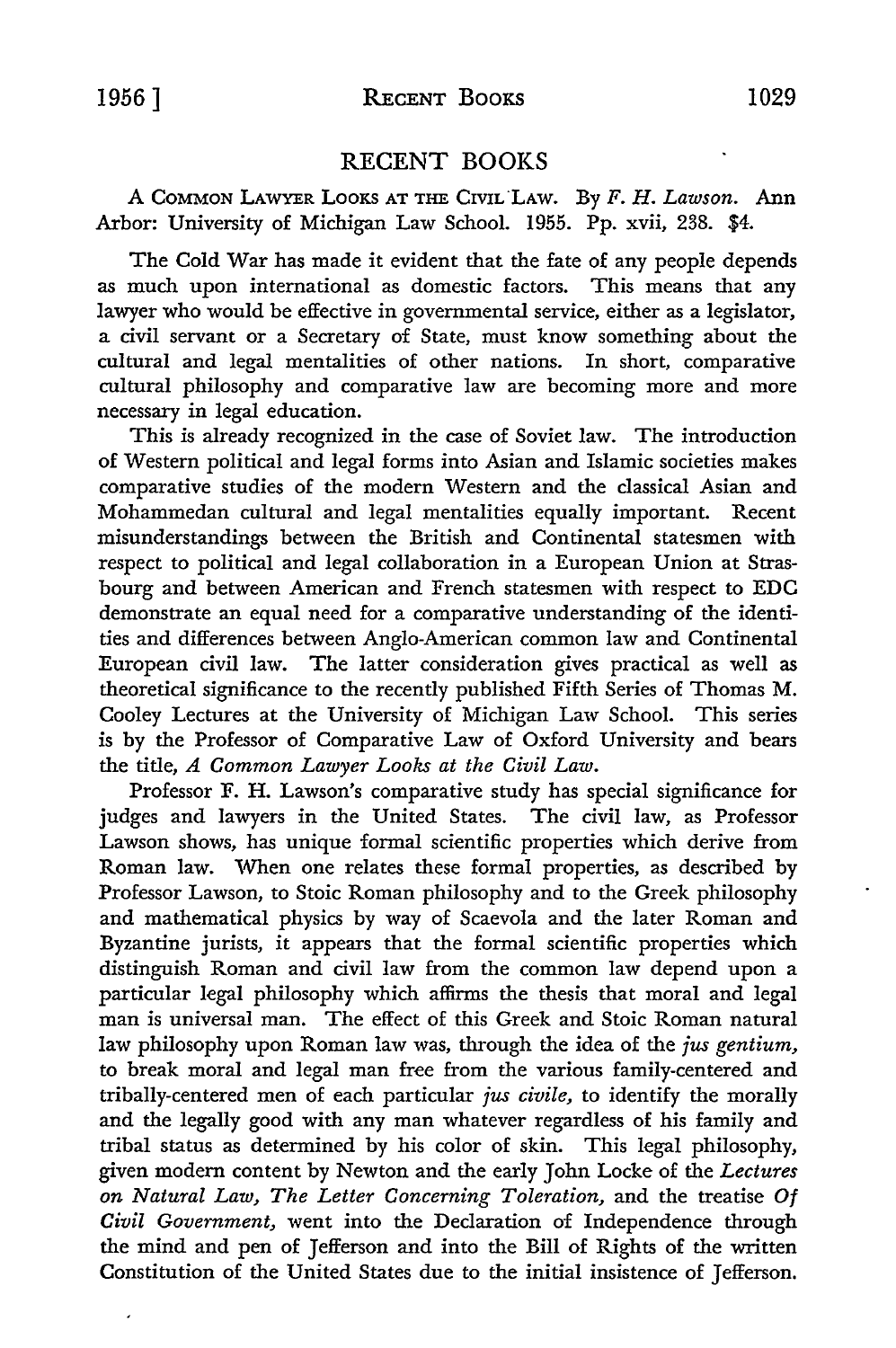It is from this natural law philosophy of Jefferson, the early John Locke and the Stoic Romans that the legal tradition for the judicial review of majority legislation in the light of the Bill of Rights derives. In fact it is very difficult to see how the recent unanimous decision of the Supreme Court of the United States with respect to segregation in education can be justified except by appeal to this natural law theory.

The analytical proof of this conclusion is as follows: The thesis that moral and legal man is universal man is the assertion that for anything to be good or just it must hold for any person whatever. Expressed symbolically, this gives:

(p) : x is just  $=$  (p) x, where (p) x means that x holds for any person.

Substituting "The public educational system of any state in the United States" for x in the foregoing expression gives:

(p) : The public educational system of any state in the United States is just  $=$  This educational system must hold for any person.

It appears, therefore, that if contemporary judges and lawyers in the United States are to understand their own legal system and justify some, at least, of its contemporary Supreme Court decisions, they must understand Roman law as well as the common law. In fact, the early legal system of the United States and at least part of its present constitutional law have a content which is that of a theory of justice appearing first in Stoic Roman law and a form which is that of the common law.

In what do the differences between the form of the common law and that of the Civil law and Roman law consist? The major importance of Professor Lawson's book is that it provides an answer to this question.

His first general specification of the difference between the common law and the civil law is that the former is largely the creation of practical lawyers and judges in their handling and settling of disputes; whereas the latter, since the time of the Scaevolas, is largely the work of jurists, i.e., of legal scientists and professors rather than merely of practical dispute settlers.<sup>1</sup> This does not mean that the common law does not have theorists and theory or that the civil law and later Roman law did not have practicing lawyers and judges. What it does mean, however, is that in the common law, because of the primary role of the lawyers and judges in its creation, the cases tend to be at the focus of attention and to predominate over the generated and generalized principles; whereas in the civil law the reverse tends to be true. This difference shows in the fact that in the common law there are always cases for which no satisfactory principles are at hand and always printiples for deciding certain cases which do not lie down comfortably with the principles used for deciding other cases. In the civil law, on the other hand, the theory, as in certain portions of mathematical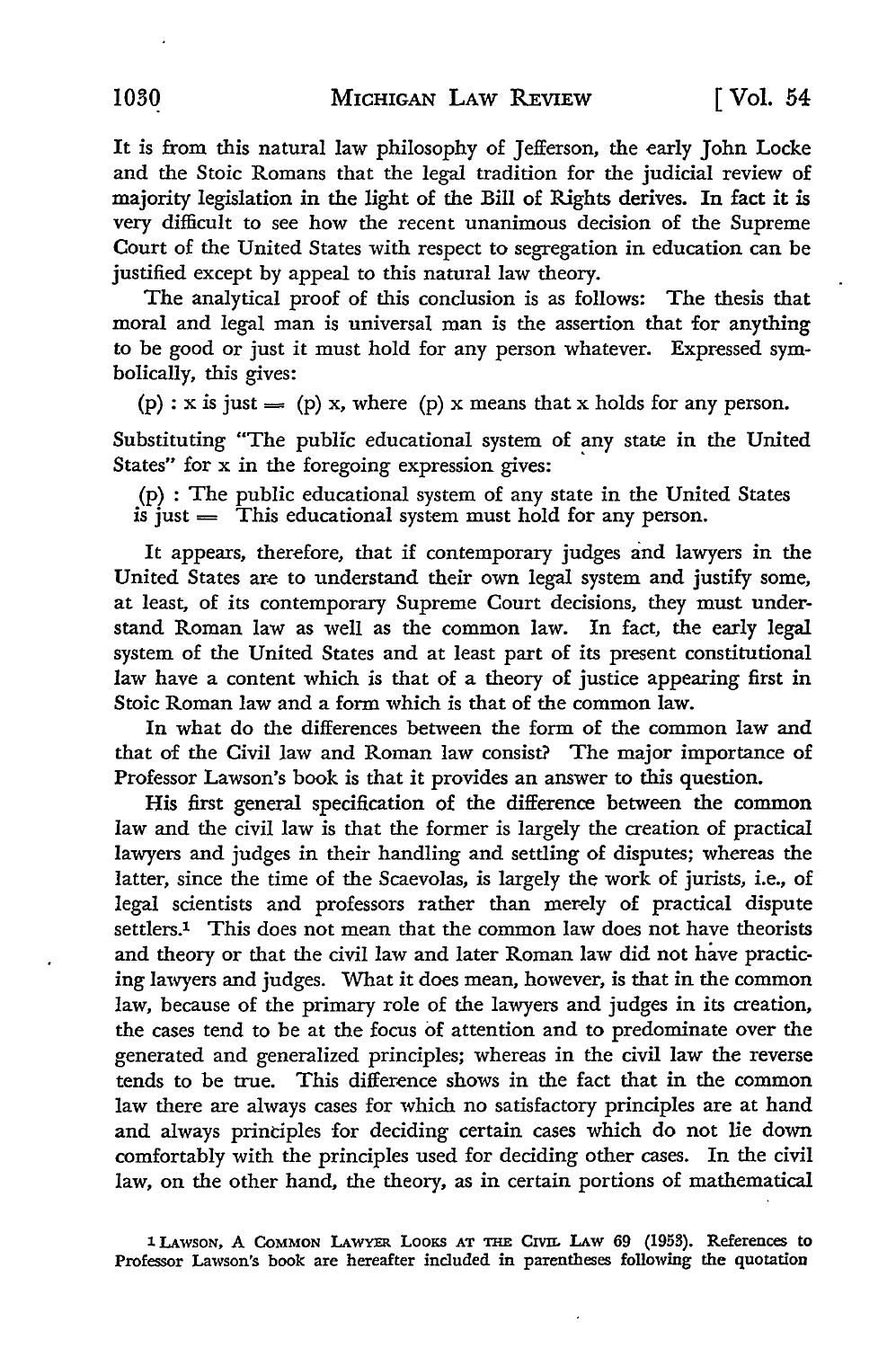physics, tends to outrun the cases or the facts, enabling one to construct and predict certain possible facts and cases which have never been found in fact.

The difference between the legal positivism of Austin and that of the continentally-trained Kelsen comes to the reviewer's mind in this connection. For Kelsen, the fundamental thing in the legal system is the *grundnorm.* This fits in with the mathematical physicist's deductively formulated conception of scientific method in which all the facts of a given subject matter are brought under a single set of minimum basic assumptions. British legal positivists, in the common law tradition, however, are very critical and suspicious of a single *grundnorm.* This shows even in the British trained Italian defender of natural law philosophy, Professor A. P. d'Entreves of Oxford.<sup>2</sup>

The conception of scientific method of British legal positivists and of lawyers in the common law tradition, apart from the late Underhill Moore, is the more piecemeal, purely inductive natural history method of the traditional biological and descriptive natural history sciences. These sciences obtain principles, to be sure, and thus have theory, but the theories tend to be as complex in their basic concepts and generalizations as are the inductive data. Furthermore, the concepts and principles do not reduce to a small number of elementary notions and primitive postulates. Hence the British legal positivist's and the common lawyer's suspicion of a single *g;rundnorm.* 

Professor Lawson points out, however, that there are exceptions in the common law world to this general conclusion. It is not, he adds, until we put the small number of precise legal concepts of Hohfeld under the analytical jurisprudence of *Williston on Contracts* that we obtain the type of legal thinking in Anglo-American common law that is comparable to the legal mentality of the later Roman jurists and the modern civilians. This type of legal thinking comes very late in the common law tradition.

This distinction between the different conceptions of scientific method in the common law and the civil and Roman law traditions has considerable historical and philosophical importance. It means that the conceptual generalization in the *jus gentium* of Roman law and the eventual triumph of the concepts of the *jus gentium* over those of the *jus civile* in the Digest of Justinian did not have its origin solely in the practical needs of the Romans to carry on trade with non-Romans, as some legally positivistically minded students of Roman law would like to suggest. It finds its basis instead in a novel scientific way of thinking about these and all other practical transactions and disputes.

For this and other reasons, Professor Lawson affirms that it is necessary to put oneself inside the content of Roman law to understand either it or the civil law. A mere viewing of Roman law from the outside, from the

<sup>2</sup> See the comment on Professor Kelsen's *grundnorm* in his 1955 Notre Dame lectures to appear in the first issue of the NATURAL LAw FORUM.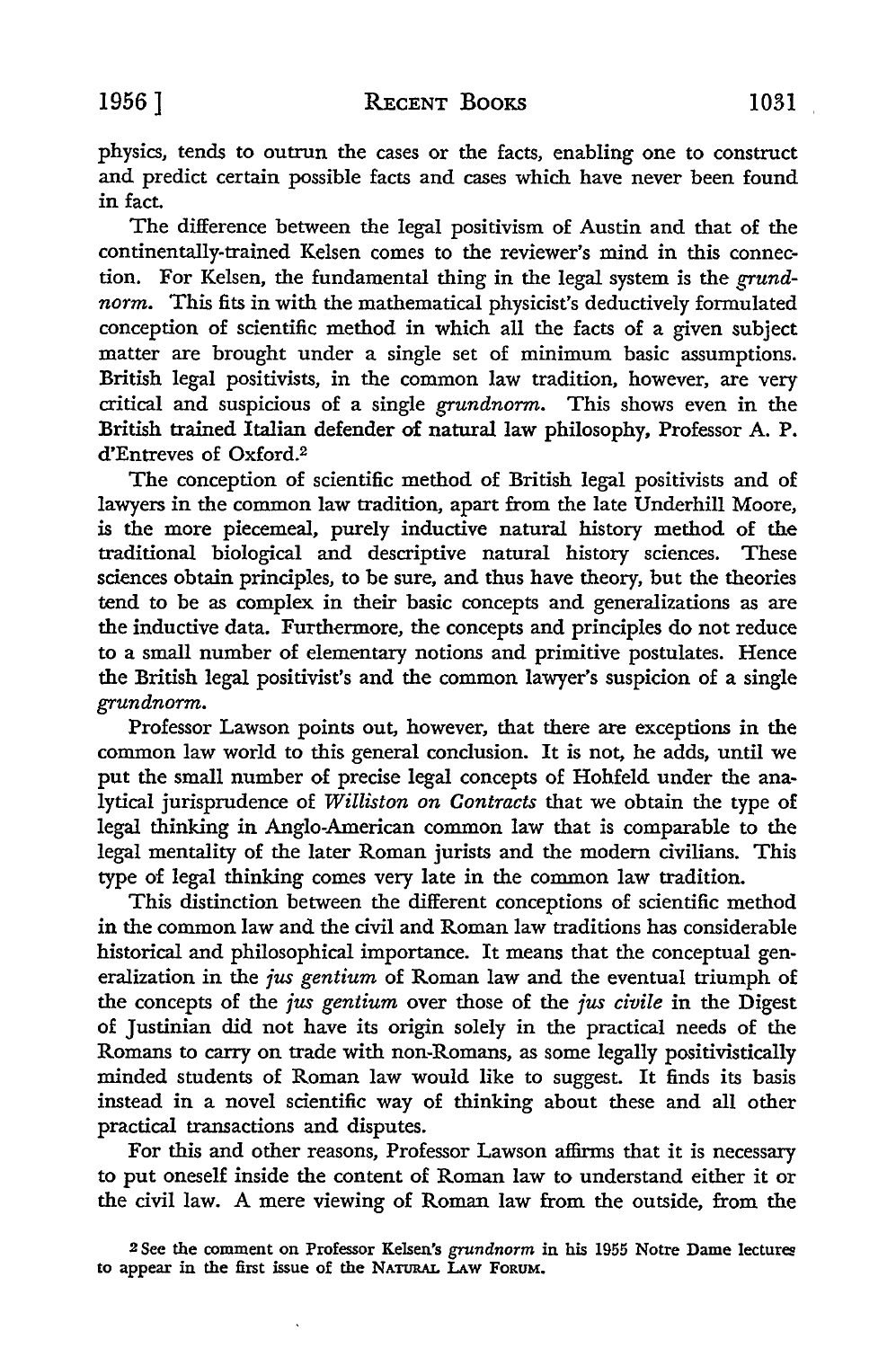standpoint of British common law, legal positivism, German *historismus,*  Ihering's psychological theory of interests or any other modem mentality will not do. Nor will dictionary renderings of words in the Latin text suffice. Commenting upon the suggestion of Dean Roscoe Pound that the "essential difference between the Civil Law and the Common Law is one not of substance but of method," Professor Lawson says, "I think it is time for English and American comparative lawyers to shed this preoccupation and study more closely the chief components of the substantive Civil Law." (p. 45) Nor does Professor Lawson believe that codification is the key to the difference between the common law and the modem civil law or Roman law, since "a code is not a necessary mark of a Civil Law system nor the absence of one a mark of a Common Law system  $\ldots$ ." (p. 46) What is important, instead, with respect to codification as it bears on this question, is the "type of mind" of the civil law system which, while more "favorable to codification," is also "more important .than codes." (p. 46)

Turning to the substantive content of the Roman law of contract of the Institutes of Gaius and Justinian, he notes that contracts are of four types: (1) real, (2) verbal, (3) literal, and (4) consensual, together with a miscellaneous "innominate" group.

A contract is real when one party hands over a thing to the other party. A "verbal contract" was called by the Romans a "stipulation" and took a question and answer form. It contained two elements: form and agreement. The form required that the same principal verb be used in the question put by the questioner and in the answer given that sealed the commitments of the agreement as expressed in the question. The stipulation or verbal contract had two important implications quite apart from the verb constancy of its form. First, it placed the burden of specifying the contract upon the questioner. Second, it required the agreement of the person who answered. This has the consequence in civil law societies of making all donations devoid of legal validity unless there is a verbal acceptance from the recipient of the donation by the donee. Because of this requirement, Professor Lawson notes that in Quebec some lawyers have rejected trusts for unborn persons on the ground that a trust to be legal requires the acceptance by the actual person who receives it. The key, however, to the mentality of Roman law and civil law shows in another characteristic of the stipulation which Professor Lawson describes as follows:

"If we consider the content of the stipulation, we shall see at once that it must have been infinitely variable. The stipulation was not a contract but a contractual form, a mould for contracts." (p. 116)

Expressed in terms of mathematical logic, this means that the stipulation in Roman law entailed two technical concepts: (1) the concept of the variable, designated in modem mathematical and logical notation by the symbol "x" and meaning "any one" as opposed to the proper name of a specific one, on the one hand, and to the class concept of all the similar ones on the other hand. (2) The concept of the matrix, or propositional form, in which the material common sense concepts, called by modern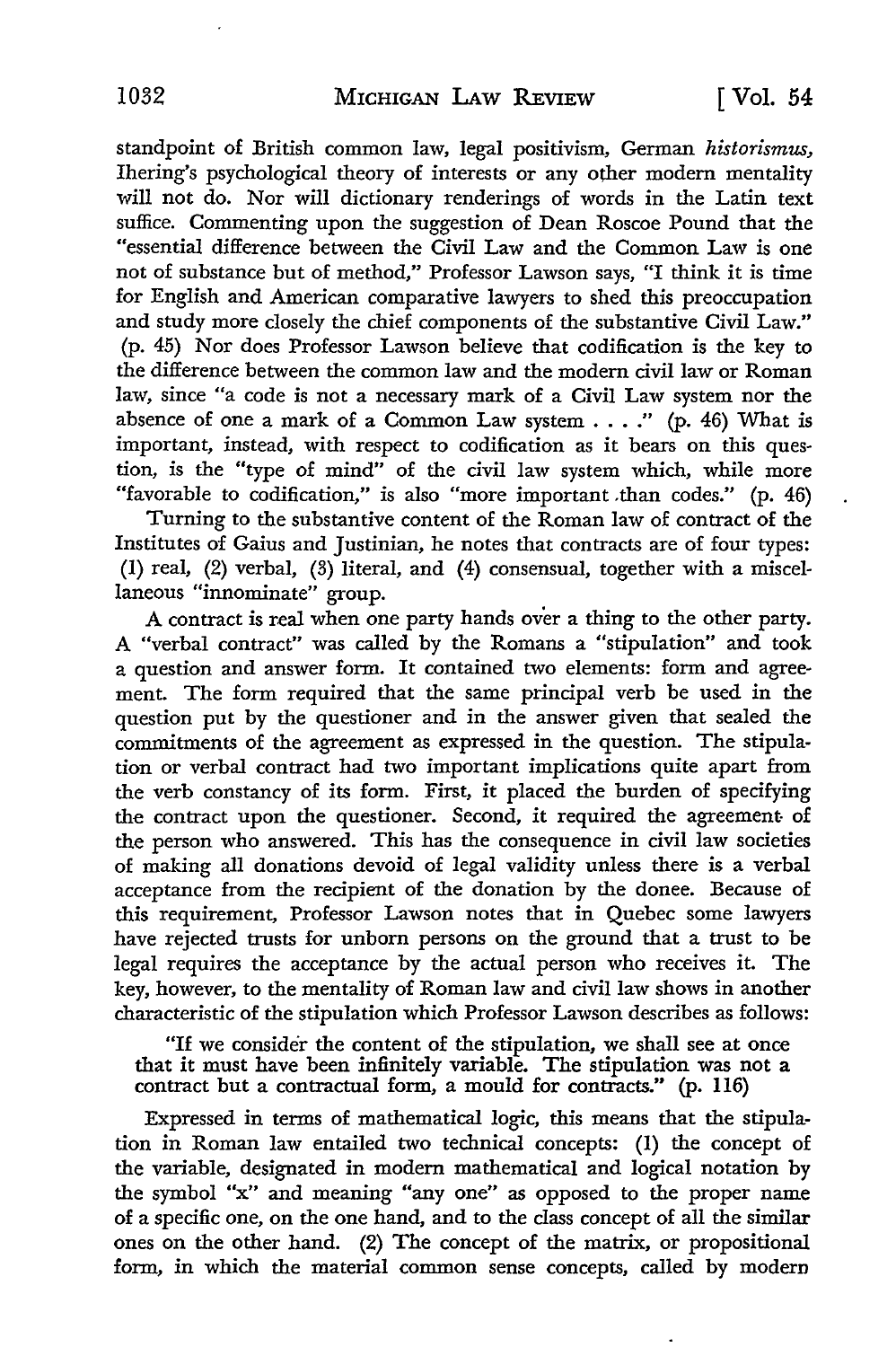logicians "material constants" are replaced with variables. The scientific importance of these two logical concepts is that they break scientific statements loose from specific material examples of the formal properties of the statements. This is precisely what the stipulation did with respect to the rigid codes with their specific law-of-status content of the pre-Stoic Roman Twelve Tables. Anything whatever could be contracted regardless of its common sense material content providing that the form by which the content was specified possessed certain formal properties. The second scientific importance of the notion of the variable is that it enables one to achieve generality for more than one individual or instance while at the same time preserving the fact that one is dealing with one particular individual and one particular instance. Thereby justice is done to the individuality of the case as well as to its generality. In short, the concept of the variable brings both the concept of universal formal lawfulness and the notion of equity into Roman legal science. This occurred in the stipulation.

The third type of Roman contract, the literal contract, need not concern us since it disappeared very soon. The fourth type, the consensual contract, is exceedingly important. It arose, Professor Lawson suggests, because the stipulation, due to its infinite variability, was ideal for dealing with "odds and ends," but lacked the standardization for the easy handling of transactions which constantly occurred. The consensual contracts met this deficiency of the stipulation. They covered four species-sale, hire, partnership and mandate. They were called "consensual" because "they were quite informal and ... were binding from the moment of agreement ... :" (pp. 116, 117)

The consensual contracts were distinguished from stipulation in one other respect. As previously noted, the stipulation had to specify in the question all that was legally valid and enforceable. The consensual agreements, on the other hand, even though informal, entailed legally what was "naturally implied" as well as what was literally said. How, in the case of the consensual contracts, is the naturally implied to be determined?

We are prepared for the Roman's answer to this question if we note a logical property of the literal character of the stipulation. Professor Lawson expresses this logical attribute as follows, using the words of a judge, "But you are asking us to interpret something which can have only the specific shape which you give to it by your formal act." (p. 126) The point here is that, in the stipulation, one is entering not into a standardized and familiar transaction but into an agreement which is unusual and exceptional, or what Professor Lawson has described as "odds and ends." Hence, the judge can only interpret what one entered into if one specifies what it was. This specification, the stipulation requires. In other words, the law has, in the case of the stipulation, "the specific shape which you give to it by your formal act." (p. 126)

But how, then, could Roman law make so much use of the consensual contract with its "naturally implied," as well as explicitly stipulated, mean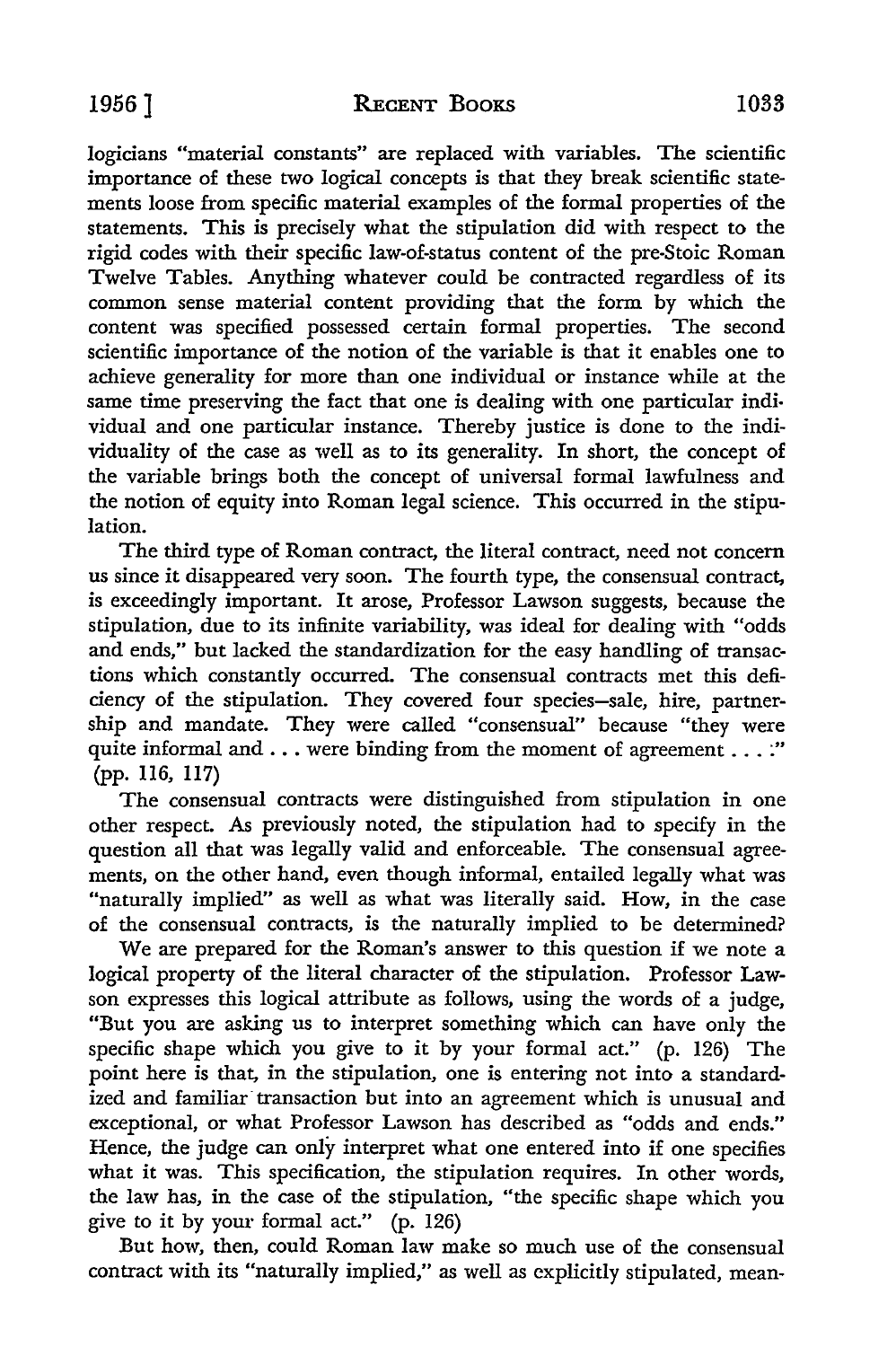ings? Again the answer of the Roman jurists is a formal logical answer rather than an intuitive, material and merely inductive one. "The consensual contracts," Professor Lawson writes, "were not so much contracts as what have been called contractual figures  $\dots$ ." (p. 126) They were standardized forms with formal relations and implications quite independent of any stipulated material content which may illustrate them, after the manner of the four figures of the Aristotelian syllogism. These four contractual figures were, let it be recalled, sale, hire, partnership and mandate. But they were these four standardized transactions in their formal properties, not in their merely concrete, inductively given material content. In short, the consensual form of Roman contract is formalized legal knowledge rather than merely the material content of that knowledge. Being thus formalized, each of the four species of the Roman consensual type of contract had its formal logical implications. The pursuit of these formal logical implications specified the method to be used by the judge in determining what was "naturally implied" in the standard contractual figure in question in any legal case.

Professor Lawson suggests also how the formal properties of the four contractual figures which define the possible consensual contracts were determined. These contractual figures were not merely four different, inductively observed classes of transactions frequently entered into by men in an informal way, they were also internally related due to the fact that they were the products of a deeper analysis of the subject matter of law. Professor Lawson writes:

"The consensual contracts were not so much contracts as what have been called contractual figures [which were] the products de-rived from an analysis of movement in the legal world .... It is as if the Roman jurists of about 100 B.C. had said, Go where you will, you will find that almost everything can be reduced to four processes: (1) shifting goods permanently from one man's estate to another for a money price; (2) placing one person's property or services temporarily at the disposal of another for a consideration usually in money; (3) the pooling of property, skill, or experience by several persons for a common purpose; and (4) the gratuitous performance of a task by one person on the instructions of another." (p. 127)

One is reminded of the derivation of the four figures of the Aristotelian syllogism as products from the four  $A$ ,  $E$ ,  $I$  and  $O$  propositional forms in which any syllogistic argument on any material subject matter whatever must be expressed. In this connection it is to be noted that the most important Roman jurist "of about 100 B.C." was Scaevola, the first systematic formulator of Roman law who died in 95 B.C. Scaevola and his colleagues were primarily jurists rather than mere1y practicing lawyers and judges. They were also dominated in their thinking by Stoic philosophy.<sup>3</sup> The latter philosophy was permeated with the logical categories and formalism of Aristotle. These Stoic philosophers and legal thinkers also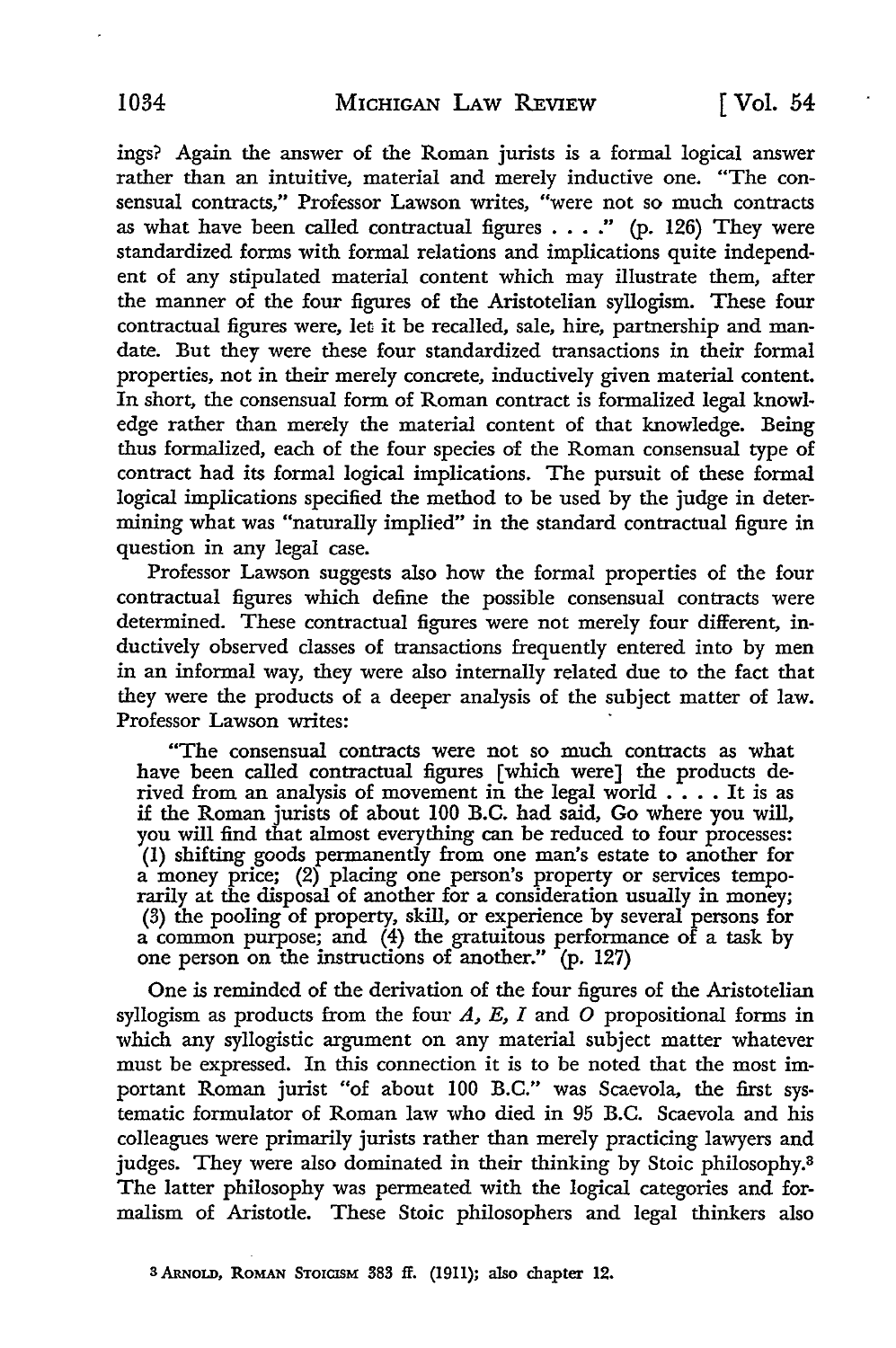affirmed that their theory of ethics and law derived from their logic and from their physics.4 Their physics was Greek. Greek physics was dominated by mathematics. In short, it exemplified the logically and mathematically formalized, the universally quantified use of variables, and the deductive formulation in terms of a minimum set of basic assumptions.

Although Professor Lawson does not go outside his description of the formal, logical and analytic character of the substantive content of the Roman law into Roman Stoic philosophy and Greek mathematical physics, it is not irrelevant to note that ethical and legal thinkers like the Scaevolas and their Roman and Byzantine successors, who referred to Greek physics as the source of their theory of ethics and law,5 must have been aware of the greatest achievement of Greek mathematical physics. This achievement was the solution of the problem produced by the discovery of arithmetically incommensurable geometrical magnitudes. The solution was achieved in Eudoxus' definition of the equality of ratios for any magnitudes whatever, which has come down to us in Definition V of Book V of Euclid's *Elements.*  The importance of this definition is that for the first time in the history of science the notion of the universally quantified variable  $(x)$  is used to define a technical scientific concept. This is precisely what occurs with the Greek and Stoic Roman philosophers and lawyers when they use the universally quantified variable  $(p)$ , where p is a person, to define the ethically and legally good, thereby arriving at the notion that moral and legal man is not the old family and tribal man of the law of status of the Twelve Tables, but is instead any tribe, and, even more, any man whatever. It is this use of the universally quantified free variable to define the words "good" and "just" which gives the aforementioned formula:

(p) : x is good or just  $=$  (p) x.

Furthermore it is this formula which enables the Roman Empire, when the tribe of Rome conquers the tribes of other city-states, to put the *jus civile*  of any other tribe and state on the same footing of equality under Roman law as is enjoyed by the *jus civile* of the local law of Rome. Furthermore, it is the universal quantification of the individual as well as the tribe which eventually in the *jus gentium* begins to break down the *patria potestas*  of any law of status-jus *civile* whatever to inaugurate the lengthy effort, which the recent Supreme Court decision in the United States on segregation in education is attempting to complete, in which not merely all families, but also any individual regardless of his family or tribe of birth has an equal right before the law to any public education or any other public thing if that thing is to be publicly good, or just.

Need one wonder, therefore, that Professor Lawson concludes his chapter on "The Form and Sources of the Civil Law" as follows:

<sup>4</sup> Id., chapter 6.

IS Id., chapters 6 and 7. See also H. Rackham's Introduction to CICERO DE NATURA DEORUM ACADEMICA Vii (1933).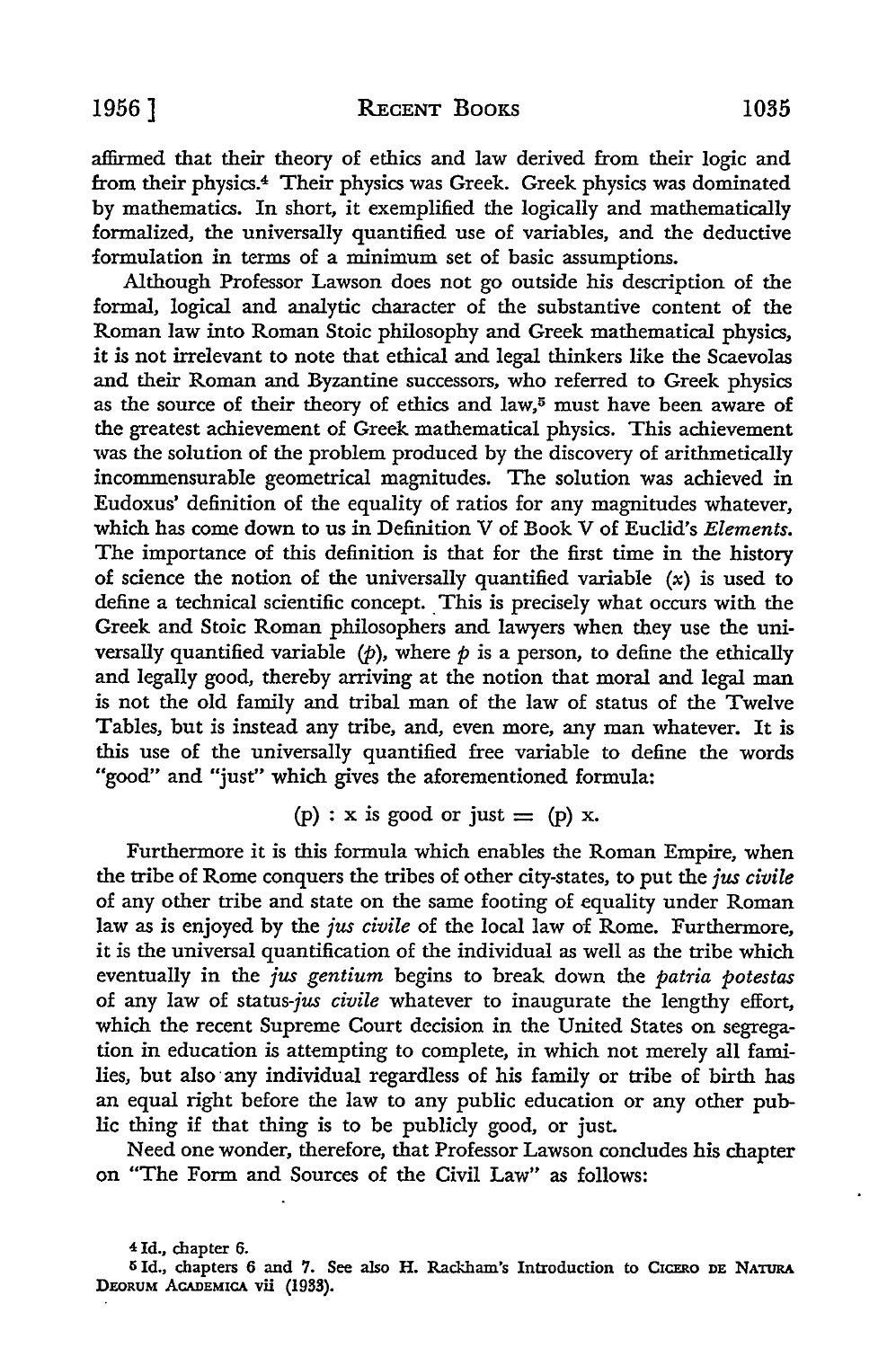"I must end this chapter by describing the way in which the Roman instinct for sharpness of outline, intensified in its operation by the natural lawyers, marked off the **Civil** Law itself from all other parts of their  $law' \ldots$ . The Civil Law was essentially a law between equals. That is why the *patria potestas,* the absolute power of the father over all his descendants in the male line, interested the jurists only incidentally, as something by getting out of which one became the equal of other citizens and as affording the *paterfamilias* useful ways of doing business through others, often with limited liability." (pp. 88, 89)

Similarly, in the chapter on "The Contribution of Roman Law," Professor Lawson speaks of its "universal tendency." The *jus civile* of the citizens of Rome became restricted largely to family law and the law of succession with respect to family property. As the Empire expanded, such laws, Professor Lawson *notes,* "were no concern of the Roman state or its courts; but the greater part of the law of contract was universal, and so were in substance the whole of the law of tort and of property." (p. 95) By the time of the Edict of Caracalla in 212 A.D.,

"... almost all the free inhabitants of the Empire were Roman citizens, and by a parallel process the more formal and less rational elements of Roman Law disappeared, leaving the universal elements, which were also the more rational, to stand alone. There is little or nothing that is purely national in the Roman Law contained in Justinian's *Corpus Juris."* (p. 96)

Clearly, Professor Lawson has established his general conclusion that civil and Roman law are to be distinguished from the common law due to a difference in their form and that this difference in form has its source in a difference in the legal mentalities that created the two systems. When we place his findings concerning the formal properties of the substantive Roman law of contract in the historical contexts of its creators, *vis-a-vis*  Stoic Roman philosophy, Aristotelian logic and Greek mathematical physics, we are able to describe the mentality of Roman and civilian lawyers with more precision. It is the mentality of men who have taken deductively formalized Greek mathematical physics as their criterion of scientific method and its concept of the universally quantified variable as their definition of the morally good and the legally just.

Our more precise specification of the legal mentality behind the civil law, so far as it derives from the Roman law of the jurists, requires a qualification to be placed upon one conclusion of Professor Lawson. He questions the well-known thesis that the difference between the civil law and the common law is that between deduction and induction, pointing to the fact that the common lawyer has generalizations going beyond the inductive cases, from which he reasons deductively, just as does the civilian. This, of course, is *true:* Nevertheless, there is a more important sense in which the civilian is deductive in a technical scientific sense in which the traditional common lawyer is not. The common lawyer, as previously noted, has principles to which he appeals, as well as his cases. But his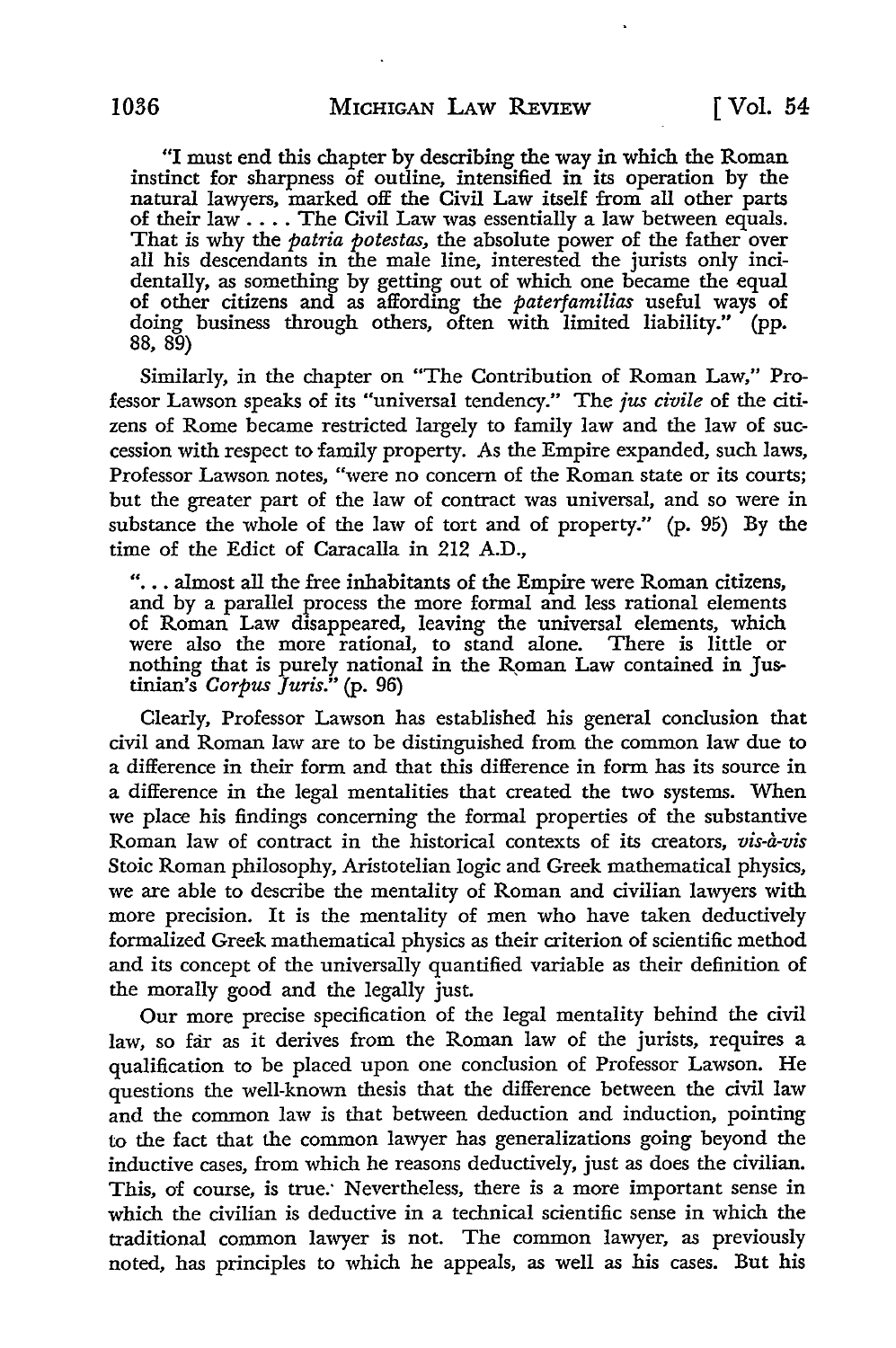principles are more piecemeal inductions from a natural history type of scientist's description of his particular facts and cases. He does not have theory in the sense of the logically and mathematically formalized, deductively formulated theory of mathematical physics. Nor does he take this type of scientific theory and method as his model for legal science. It is in this latter sense of the word "deduction" that the mentality of the civil lawyer is deductive and that of the common lawyer is not.

After his emphasis upon the universalizing tendency of Roman law, Professor Lawson stresses that it has another "remarkable characteristic:" it is a "law of movement." By this he means that Roman law is not "concerned to describe what *is*;" instead it asks the question concerning how "a particular legal situation come[s] into existence and how [it will] disappear." (p. 96) An example occurs in the law of property where "the Roman bias is for studying the acquisition rather than the transfer of property. The Romans never discuss the nature of ownership or possession." (p. 99) Expressed more formally, this means that Roman law finds the key to law in verbs rather than in nouns. Recall how the stipulation requires the questioner and answerer to use the same form of the verb. It means also that the formal properties of the law refer to relations or operations, after the manner of the function of mathematics, rather than to things. Things are thrown, as in mathematics, into the realm of the material constants. It is the formal properties of the relations or functional operations with respect to the quantified variables that matter.

Is it not precisely at this point that Roman law and the civil law, following it, receive their theoretical unity? Relations or functional operations, considered in their formal properties, have a range of application far wider than that of inductively given and classified things. Thus, by concentrating attention on the formal properties of functional relations, Roman legal science appears to have found, or to have come near to finding, the primitive concepts of its axiomatically or contractually constructed deductive theory. This way of thinking had two consequences. One appeared immediately. In any axiomatically constructed theory, the primitive operations or relations are, by definition, ultimate; they are never regarded as abstractions from a wider context. In natural history deductive science, on the other hand, because of its use of sensed material qualities in the definitions of its objects and classes, any relation is always an abstraction from a wider context. This difference shows in Roman law. Professor Lawson describes it as the "isolation of the relation between the parties from its surrounding circumstances and problems . . . ." (p. 123) He describes this as "artificial." It is only artificial for the natural history descriptive, more purely inductive, type of science. For axiomatically constructed theory, and particularly for the primitive operations of such theory, it is the only non-artificial scientific procedure.

The second consequence of basing law upon the operations rather than the objects in legal transactions was to set the specification of a few elementary ideas, from which everything else is derived deductively, as the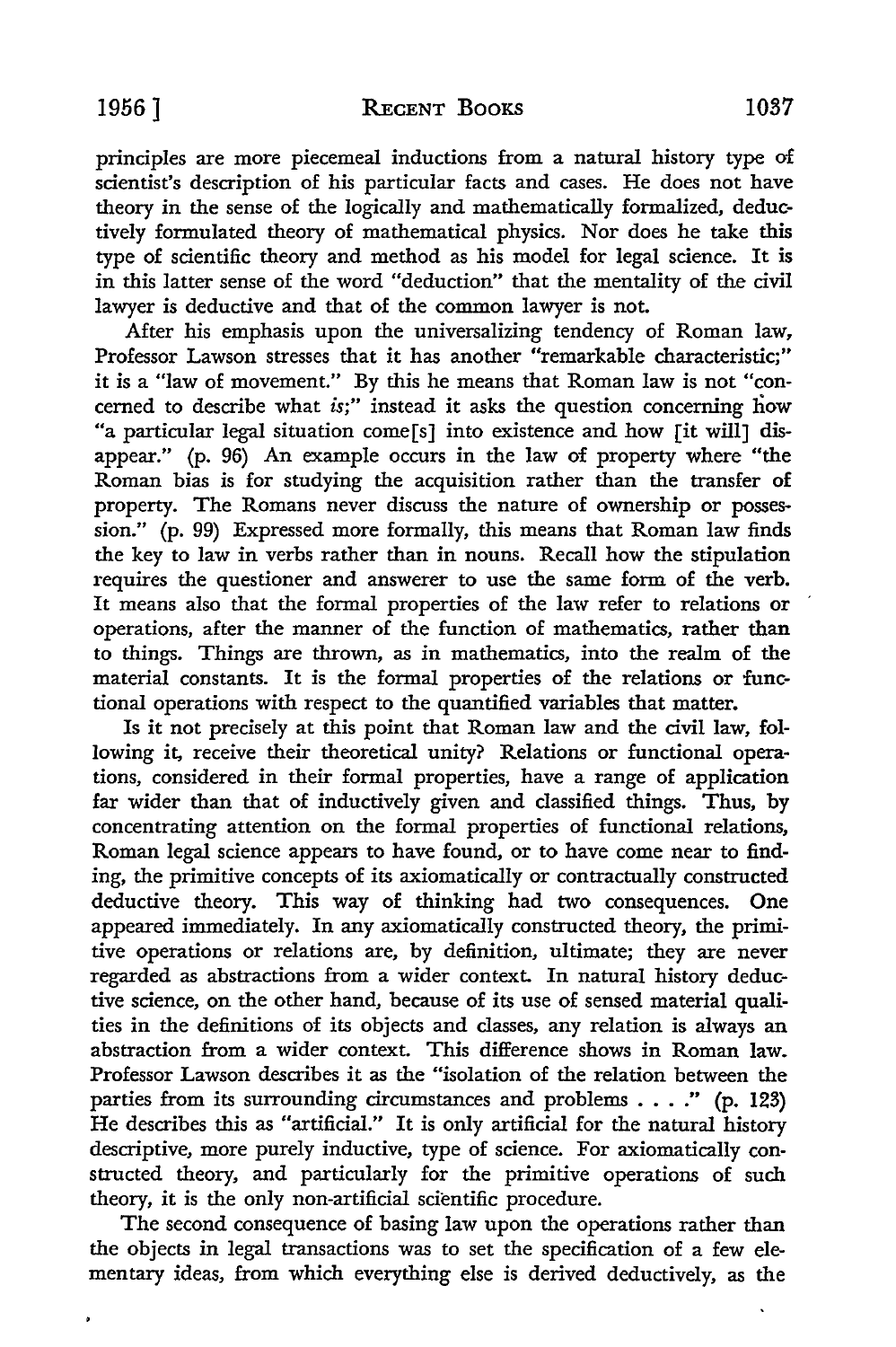ultimate goal of legal science. Professor Lawson makes it clear that Roman law realized this ideal only in part, not having a "general law of contract" and that this process of generalization went on with the modern civilian, reaching its most perfect expression in the German civil code of the late nineteenth century.

The application of the Roman legal ideal and way of thinking to the modern national states brought with it certain conflicts and complexities. There were the local living laws of the different peoples **to** be reckoned with. Even in France today, the living law of its southern portion differs from that of the north. The old law of status-familial ways still carry on. In' fact, as Professor Lawson notes, the French democratic reformers used the French Revolution to wipe out the political control of the aristocracy and to preserve in considerable part the law of status of the peasants. Consequently the move toward a single, unified, analytically axiomatized and deductive theory of law did not go as far in France as it did in Germany. These considerations, put into perspective by Professor Lawson's lectures, show that the contemporary legal institutions of the Western world become intelligible only if one pays attention to the Roman factor in positive civil law as well as to the positive common law and relates the positive law in each case to the local living law of sociological jurisprudence.

In this connection, it is of interest to note that the predominant religious living law of most common law nations today is Protestant; whereas that of most civil law communities is Roman Catholic. With the fall of the Roman Empire the mentality of Greek mathematical physics and philosophy and of Stoic Roman law passed into Roman Catholic and Greek Orthodox Christianity. One of the consequences of the Protestant Reformation was that, in throwing off Rome in religion, it tended also to throw away the ethical, legal and scientific mentality of ancient Greece and Stoic Rome in law and politics. Also Rome, even in the days of its Empire, never dominated Britain to the extent, or for the length of time, that it commanded the people of the Western portion of the Continent. It is likely also that it was the strength of the diverse living laws of Angles, Saxons, Jutes and Celts in Britain which enabled Roman legal terminology and the Roman substitution of the law of contract for the law of status to pass into English law in the Roman period without its Greek scientific and Stoic Roman formalism going there also.

Also, with the modern scientific and philosophical revolution, led by Galileo, Descartes, Newton and Locke, modern British philosophy, following Locke, took the form of British empiricism with its final insistence upon the nominalistic and more purely inductive source of all conceptual meaning; whereas the modern philosophy of the Continental peoples, originating in Descartes, was the creation of the mathematical physicists, Descartes, Leibnitz and Kant, and took" the form of Continental rationalism with its emphasis on the *a priori* and the deductively formal rather than upon the merely nominalistic and more purely inductive factor in scientific method and knowledge. Thus the religious living law, the success of